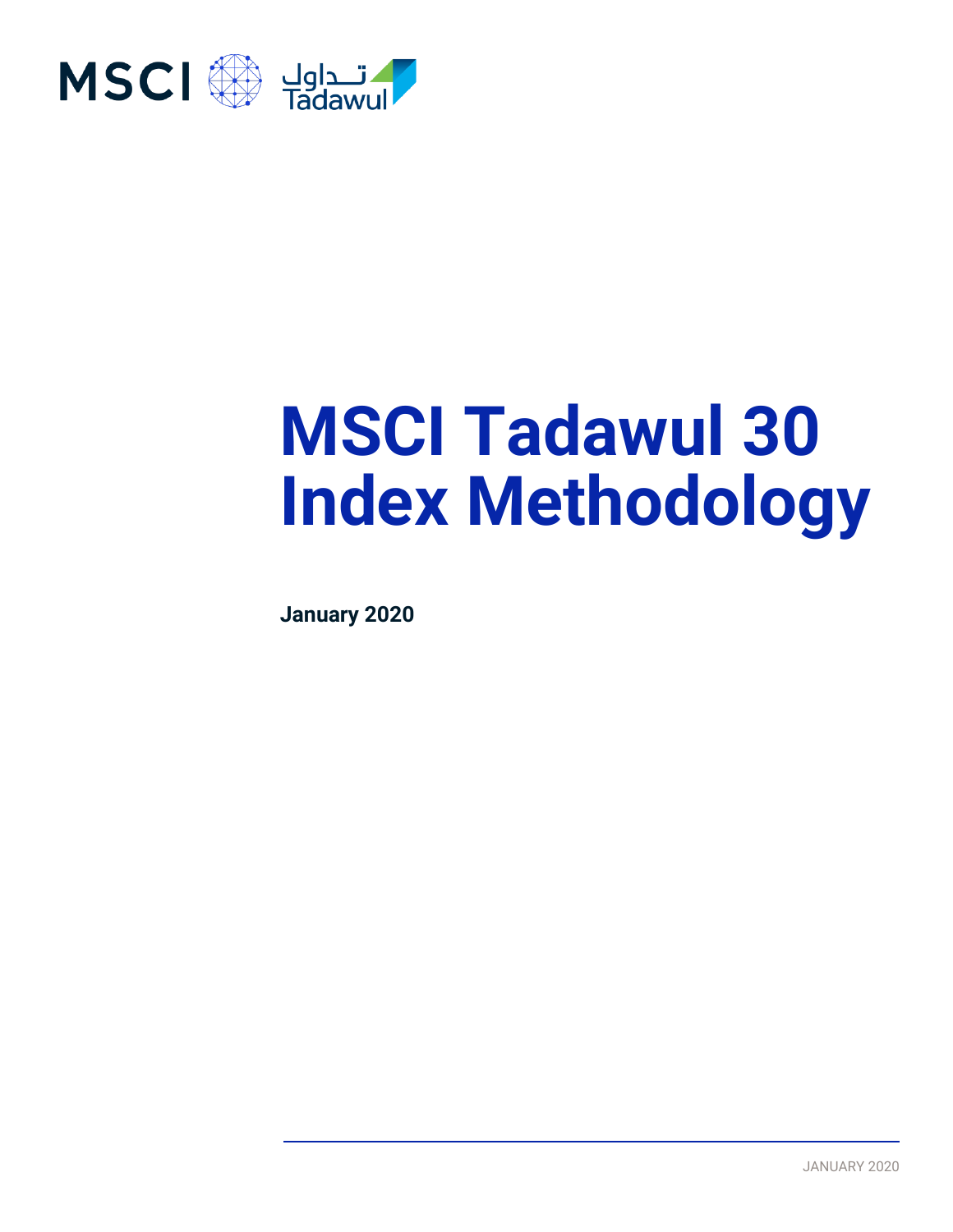

| 2.1 |
|-----|
| 2.2 |
|     |
|     |
| 3.1 |
| 3.2 |
| 3.3 |
| 4   |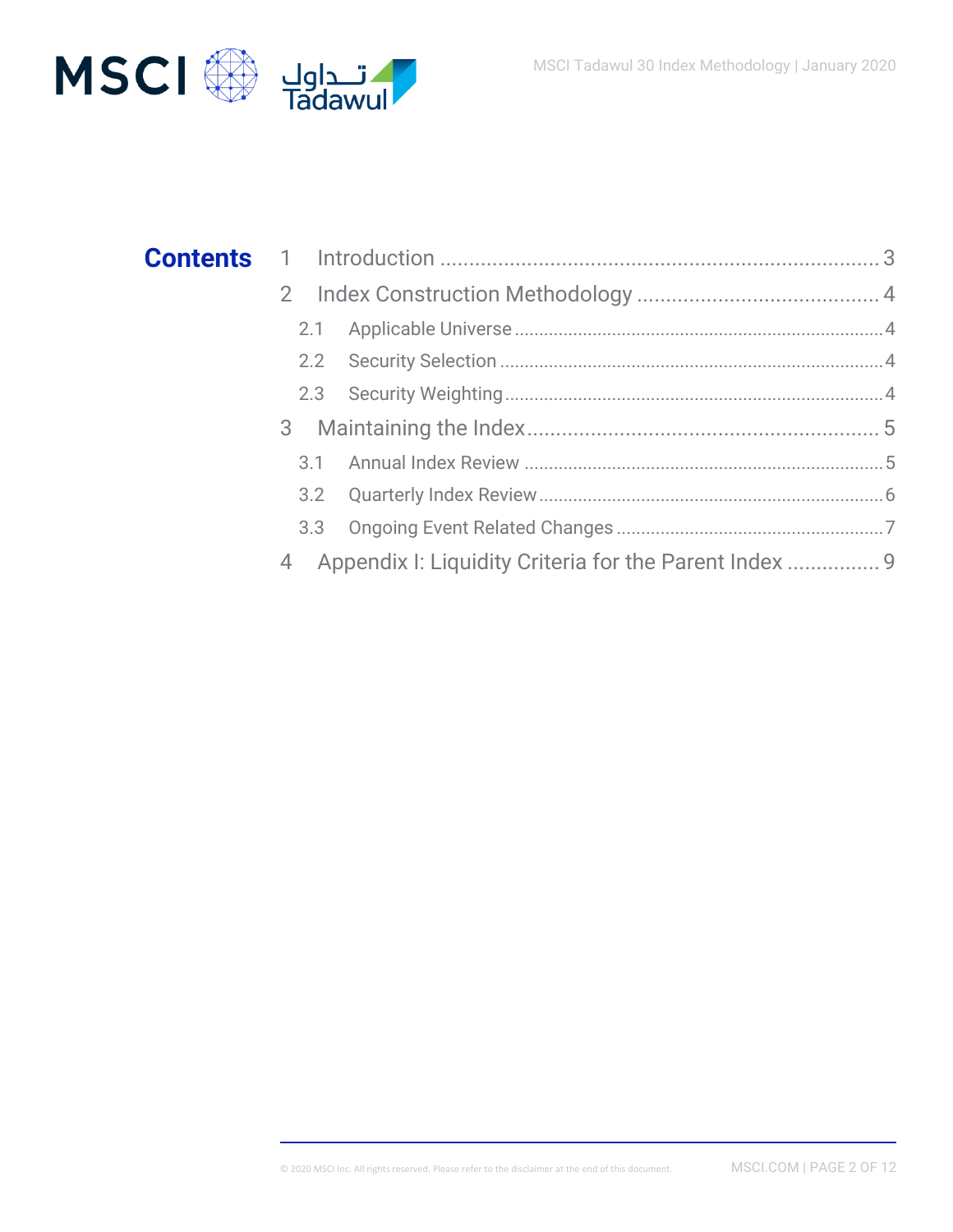

# **1 Introduction**

The MSCI Tadawul 30 Index (the "Index") is constructed from the MSCI Saudi Arabia IMI STW Index (the "Parent Index")<sup>1</sup>. The Parent index is based on the MSCI Saudi Arabia Investable Market Index (IMI) that represents the performance of large, mid and small-cap stocks of the Saudi Arabia equity and follows a trading calendar based on a Sunday through Thursday week (STW). The Index aims to include approximately the 30 largest stocks from the securities listed on the Saudi Arabia equity market, based on free float-adjusted market capitalization, screened for liquidity and international investability, subject to a cap on the weight of individual constituents.

\_\_\_\_\_\_\_\_\_\_\_\_\_\_\_\_\_\_\_\_\_\_\_\_\_\_\_\_\_\_\_

 $^{\text{1}}$  The Parent Index constituents could differ from the constituents of MSCI Saudi Arabia IMI because the Parent Index follows a Sunday through Thursday trading calendar while the MSCI Saudi Arabia IMI Index follows a Monday through Friday trading calendar. Any change to the Index, including but not limited to corporate events, will be implemented based on a Sunday through Thursday trading calendar.

For details on the Index Calculation, please refer to appendix 'Sunday-Thursday Index Calculation Methodology' of the MSCI Index Calculation methodology book, available at <https://www.msci.com/index/methodology/latest/IndexCalc>

For details on the Corporate Events, please refer to appendix 'Corporate Events Implementation in Sunday - Thursday Index Calculation methodology' of the MSCI Corporate Events Methodology, available at <https://www.msci.com/index/methodology/latest/CE>

For details on the Investable Market Index, please refer to the MSCI Global Investable Market Indexes (GIMI) Methodology, available a[t https://www.msci.com/index/methodology/latest/GIMI](https://www.msci.com/index/methodology/latest/GIMI)

Definitions of standard terms used in GIMI index methodology are available at <https://www.msci.com/index/methodology/latest/IndexGlossary>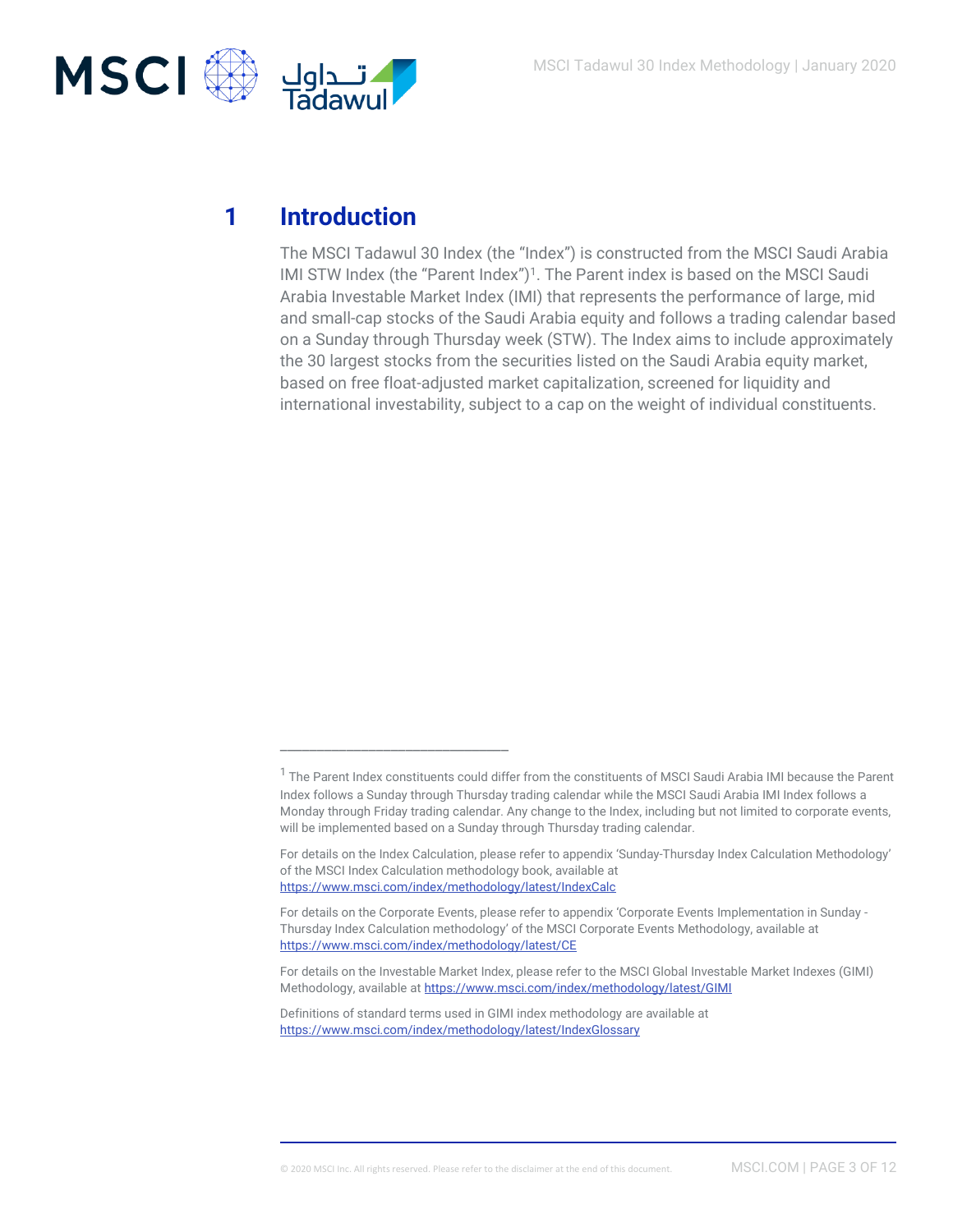

# **2 Index Construction Methodology**

The index construction rules defined in sections 2.1 to 2.3 below are used to construct the MSCI Tadawul 30 Index.

### 2.1 APPLICABLE UNIVERSE

The applicable universe includes all the constituents of the Parent Index.

### 2.2 SECURITY SELECTION

The Index aims to include the 30 largest stocks from the Parent Index based on their free float-adjusted market capitalization.

### 2.3 SECURITY WEIGHTING

The selected Index constituents are assigned weights in the proportion of their free float-adjusted market capitalization. The weight of each constituent security is capped at 15%.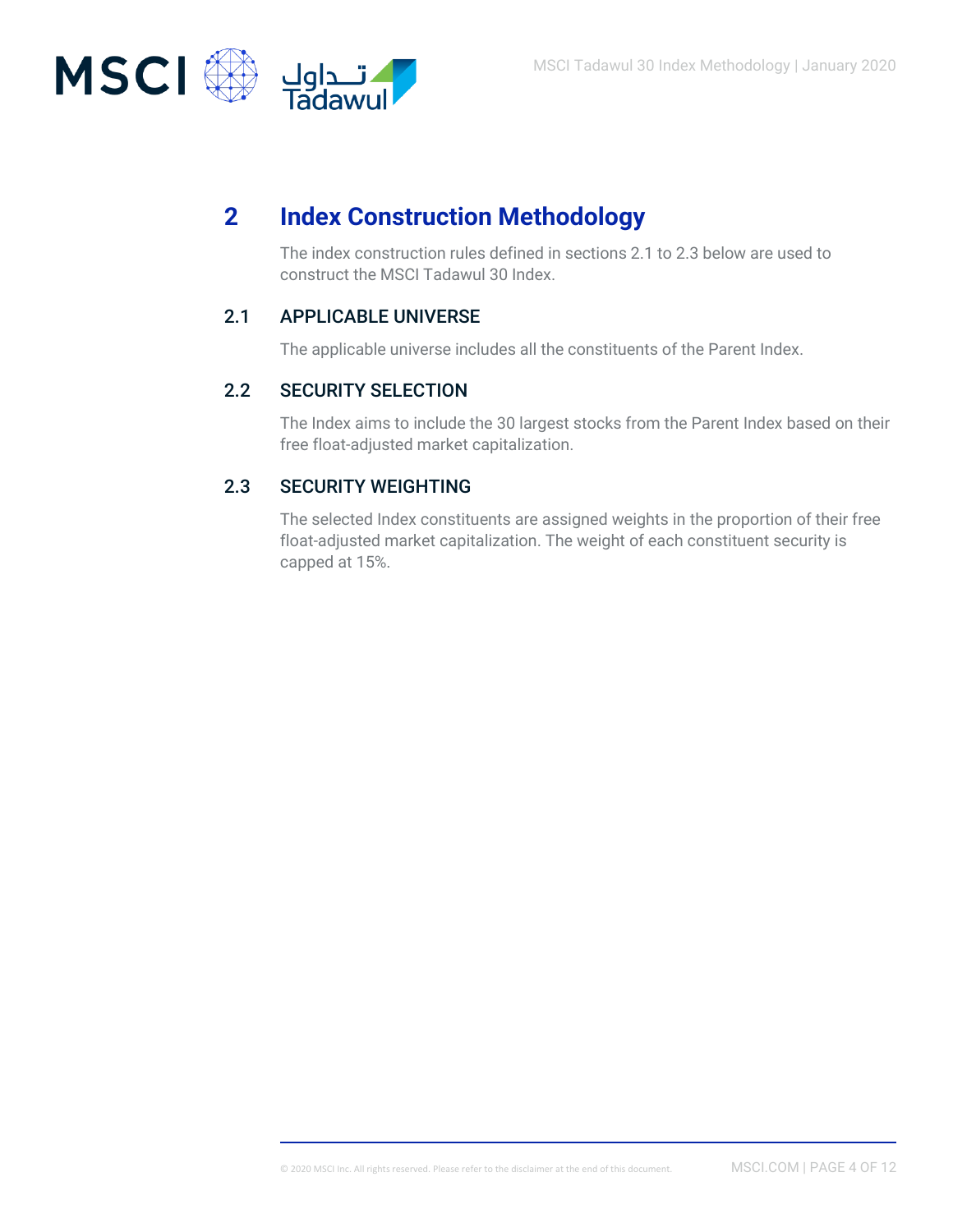

# **3 Maintaining the Index**

The MSCI Tadawul 30 Index follows a Sunday through Thursday trading calendar. For details on the Sunday through Thursday calendar, please refer to appendix 'Sunday-Thursday Index Calculation Methodology' of the MSCI Index Calculation methodology book, available at <https://www.msci.com/index/methodology/latest/IndexCalc>

### 3.1 ANNUAL INDEX REVIEW

The MSCI Tadawul 30 Index is rebalanced on an annual basis, usually as of the close of the last business day of November, coinciding with the November Index Review of the MSCI Global Investable Market Indexes.

The pro forma Index is in general announced nine business days before the effective date.

During the Annual Index Review, the target number of constituents can range from 30 to 35 and is determined based on following criteria:

- If the current number of securities in the Index is equal to or less than 30 then the target number is equal to 30
- If the current number of securities in the Index is greater than 30 but less than 35 then the target number is equal to current number of constituents in the index
- If the current number of securities in the Index is equal to or greater than 35 then the target number is equal to 35

For example

| Number of current Index constituents<br>prior to the Annual Index Review | Target number of Index constituents<br>at the Annual Index Review |
|--------------------------------------------------------------------------|-------------------------------------------------------------------|
| 24                                                                       | 30                                                                |
| 28                                                                       | 30                                                                |
| 30                                                                       | 30                                                                |
| 32                                                                       | 32                                                                |
| 35                                                                       | 35                                                                |
|                                                                          | 35                                                                |

Index constituents are selected from the Parent Index in descending order of free float-adjusted market capitalization. In case the Parent Index has less than 30 constituents, all the Parent Index constituents are included in the Index.

The selected Index constituents are assigned weights in the proportion of their free float-adjusted market capitalization. The weight of each constituent security is capped at 15%.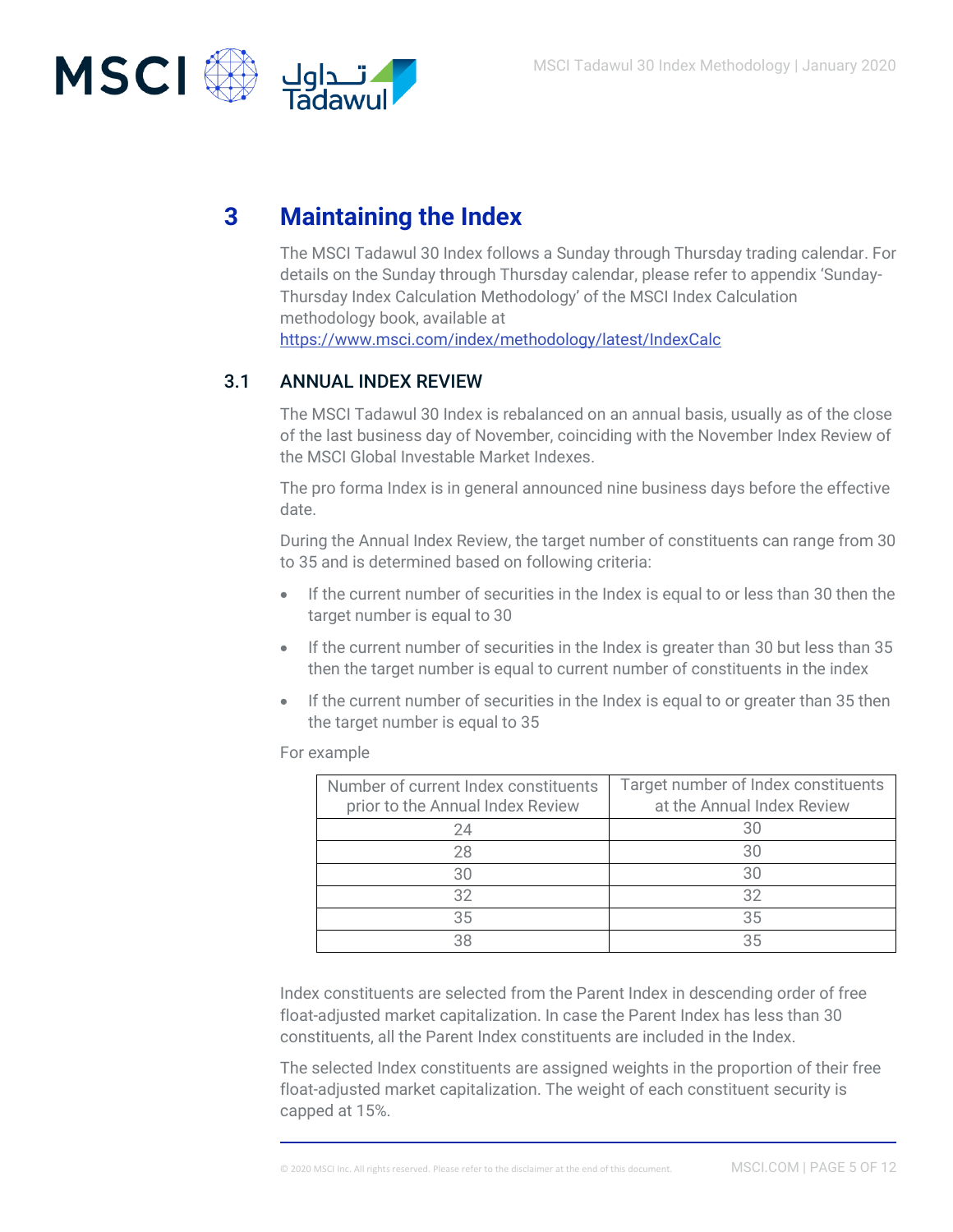

### 3.2 QUARTERLY INDEX REVIEW

In addition to the Annual Index Review, the Index is reviewed on a quarterly basis, usually as of the close of the last business day of February, May and August coinciding with the February, May and August Index Review of the MSCI Global Investable Market Indexes.

During a Quarterly Index Review, the number of constituents is allowed to range from 25 to 35 based on following criteria:

- If the current number of constituents in the Index is less than 25, then additional securities are added to the Index such that the number of securities reaches 30. New Index constituents are selected from the Parent Index in the order of free float-adjusted market capitalization. If the current number of securities in the Index is less than 25 and the Parent Index has less than 30 constituents then all the Parent Index constituents are included in the Index.
- If the current number of securities in the Index is greater than 35, then the 35 largest securities in the order of free float-adjusted market capitalization are retained from the current Index constituents.

For example

| Number of current Index constituents | Treatment at the Quarterly Index                                                                                   |
|--------------------------------------|--------------------------------------------------------------------------------------------------------------------|
| prior to the Quarterly Index Review  | <b>Review</b>                                                                                                      |
| 25                                   | No change in Index constituents                                                                                    |
| 28                                   | No change in Index constituents                                                                                    |
| 35                                   | No change in Index constituents                                                                                    |
| 38                                   | Retain largest 35 current Index<br>constituents, based on free float-<br>adjusted market capitalization            |
| 24                                   | Add largest 6 non-constituent<br>Parent Index securities, based on<br>free float-adjusted market<br>capitalization |

The selected Index constituents are assigned weights in the proportion of their free float-adjusted market capitalization. The weight of each constituent security is capped at 15%.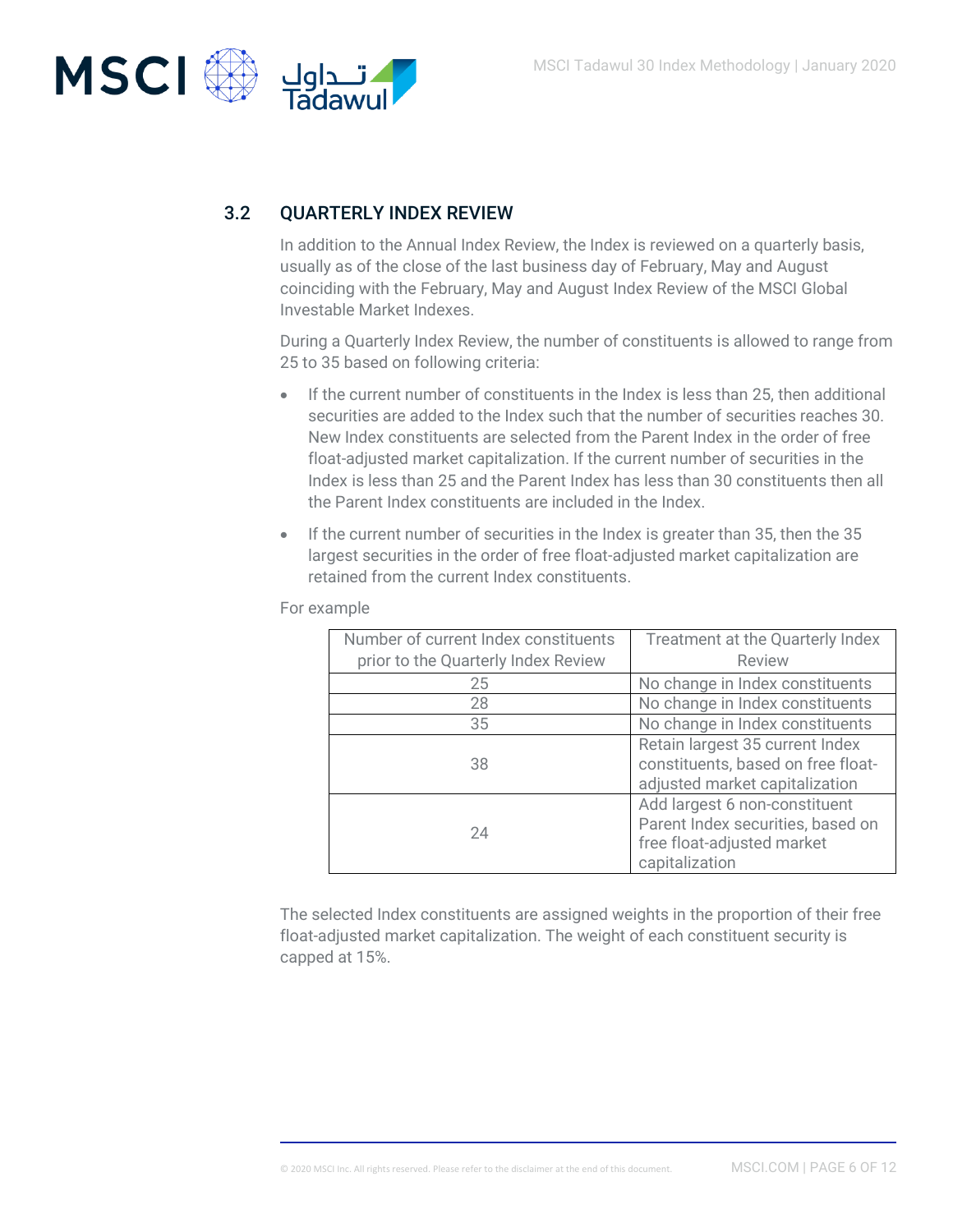

### 3.3 ONGOING EVENT RELATED CHANGES

The following section briefly describes the treatment of common corporate events within the MSCI Tadawul 30 Index.

No new securities will be added (except where noted below) to the Index between Index Reviews. For cases where additions are noted below, securities will be added to the Index only if added to the Parent Index.

Parent Index deletions will be reflected simultaneously in the Index.

| <b>EVENT TYPE</b>                        | <b>EVENT DETAILS</b>                                                                                                                                                                                                                                                                                              |
|------------------------------------------|-------------------------------------------------------------------------------------------------------------------------------------------------------------------------------------------------------------------------------------------------------------------------------------------------------------------|
| <b>New additions to the Parent Index</b> | A new security added to the Parent<br>Index (such as IPO and other early<br>inclusion) will be added to the Index at<br>an estimated full market capitalization<br>adjustment factor on the date of<br>security inclusion.                                                                                        |
| <b>Spin-Offs</b>                         | All securities created as a result of the<br>spin-off of an existing Index<br>constituent will be added to the Index<br>at the time of event implementation.<br>Reevaluation for continued inclusion<br>in the Index will occur at the<br>subsequent Index Review of the<br>corresponding underlying Index.       |
| <b>Merger/Acquisition</b>                | For Mergers and Acquisitions, the<br>acquirer's post event weight will<br>account for the proportionate amount<br>of shares involved in deal<br>consideration, while cash proceeds<br>will be invested across the Index.                                                                                          |
|                                          | If an existing Index constituent is<br>acquired by a non-Index constituent,<br>the existing constituent will be deleted<br>from the Index and the acquiring non-<br>constituent will be added to the Index.<br>Reevaluation for continued inclusion<br>in the Index will occur at the<br>subsequent Index Review. |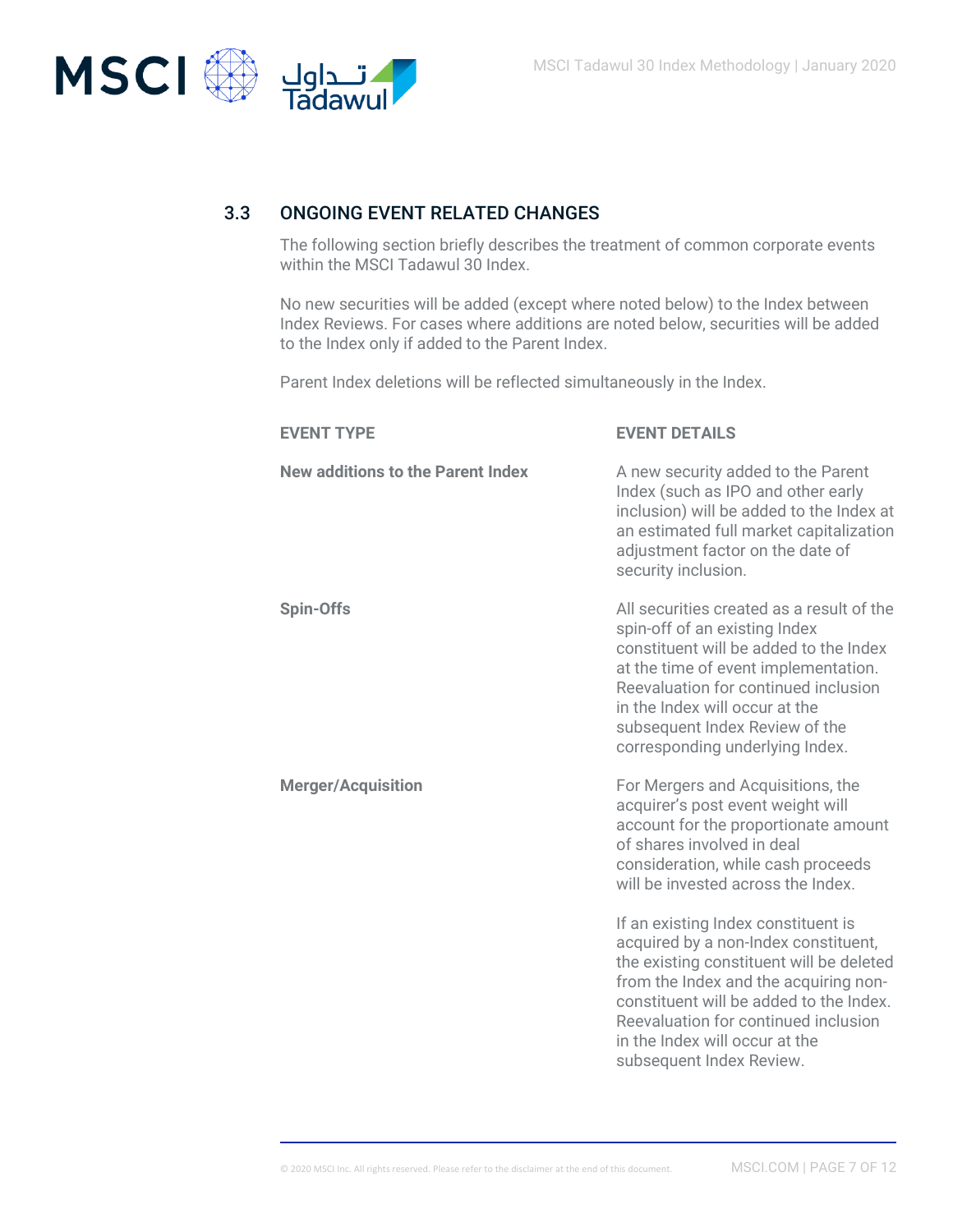

**Changes in Security Characteristics** A security will continue to be an Index constituent if there are changes in characteristics (country, sector, size segment, etc.). Reevaluation for continued inclusion in the Index will occur at the subsequent Index Review of the corresponding Parent Index.

Further detail and illustration regarding specific treatment of corporate events relevant to this Index can be found in the MSCI Corporate Events Methodology book under the sections detailing the treatment of events in Capped Weighted and Non-Market Capitalization Weighted indexes.

The MSCI Corporate Events methodology book is available at: <https://www.msci.com/index/methodology/latest/CE>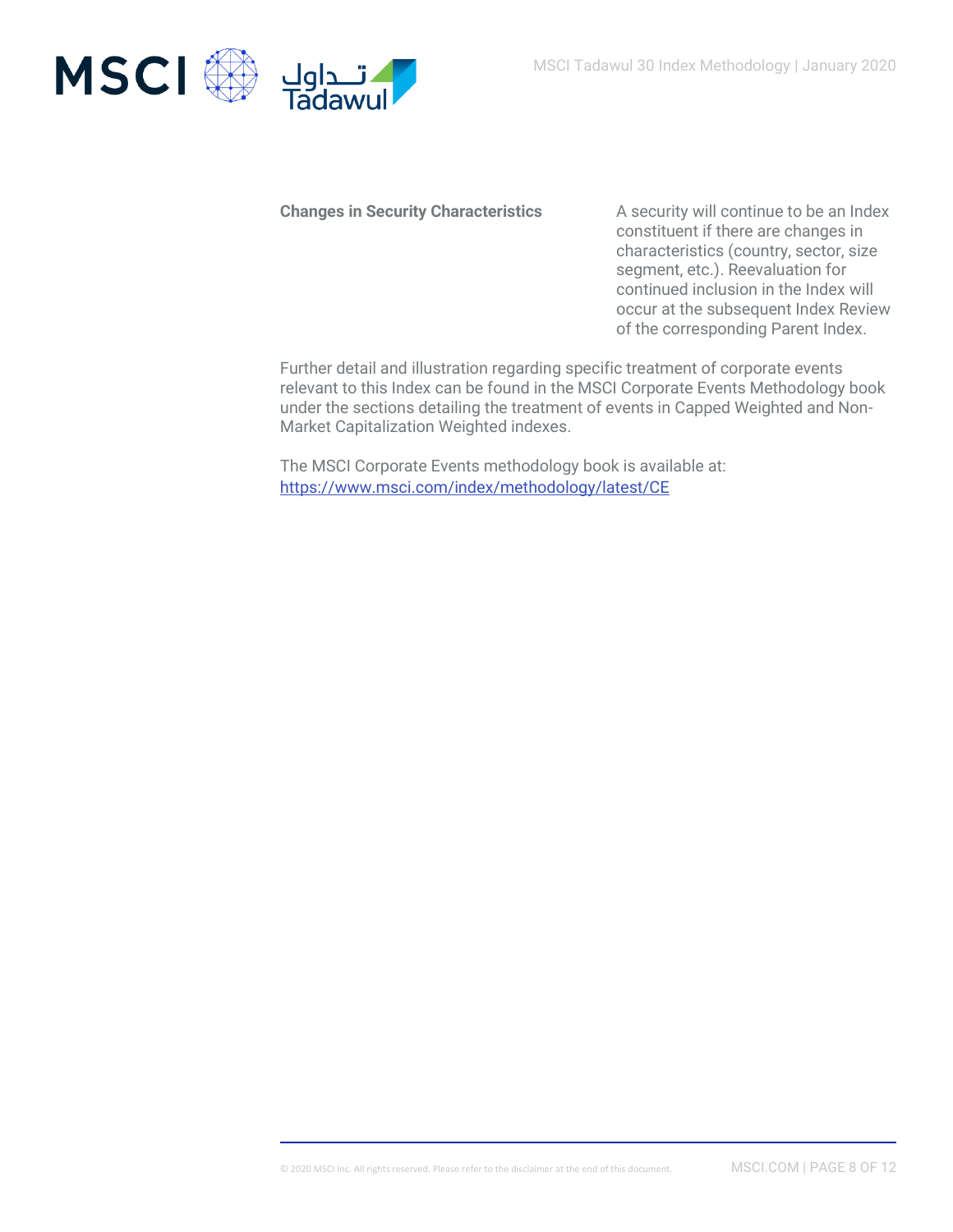

# **4 Appendix I: Liquidity Criteria for the Parent Index**

| Liquidity Measure <sup>2</sup> | Eligibility criteria for<br>new index constituents | Eligibility criteria for<br>existing index constituents |
|--------------------------------|----------------------------------------------------|---------------------------------------------------------|
| 12M ATVR                       | $>=15%$                                            | $>=10%$                                                 |
| <b>3M ATVR</b>                 | $>=15%$                                            | $>= 5%$                                                 |
| 3M Frequency of Trading        | $>= 80%$                                           | $>=70%$                                                 |

- Annual Traded Value Ratio (ATVR)
	- $\circ$  First, monthly median traded values are computed using the median daily traded value, multiplied by the number of days in the month that the security traded. The daily traded value of a security is equal to the number of shares traded during the day, multiplied by the closing price of that security. The median daily traded value is the median of the daily traded values in a given month.
	- $\circ$  Second, the monthly median traded value of a security is divided by its free float-adjusted security market capitalization at the end of the month for each month, giving the monthly median traded value ratio.
	- $\circ$  Finally, the 12-month ATVR is obtained by taking the average of the monthly median traded value ratios of the previous 12 months – or the number of months for which this data is available (previous 6 months, 3 months or 1 month) – and annualizing it by multiplying it by 12. The 3-month ATVR is obtained by taking the average of the monthly median traded value ratios of the previous 3 months – or 1 month if 3 months of data are not available – and annualizing it by multiplying it by 12.
- Frequency of Trading

\_\_\_\_\_\_\_\_\_\_\_\_\_\_\_\_\_\_\_\_\_\_\_\_\_\_\_\_\_\_\_

o The 3-month Frequency of Trading is determined by dividing the number of days a security traded during a 3-month period by the maximum possible number of trading days within this period. If 3 months of data are not available, 1 month of data is used for the calculation of 3-month Frequency of Trading.

 $^2$  For more details on liquidity measures, please refer to MSCI Index Calculation methodology book and MSCI Global Investable Market Indexes (GIMI) methodology. The MSCI Index Calculation methodology book is available a[t https://www.msci.com/index/methodology/latest/IndexCalc](https://www.msci.com/index/methodology/latest/IndexCalc) and MSCI Global Investable Market Indexes (GIMI) methodology is available a[t https://www.msci.com/index/methodology/latest/GIMI](https://www.msci.com/index/methodology/latest/GIMI)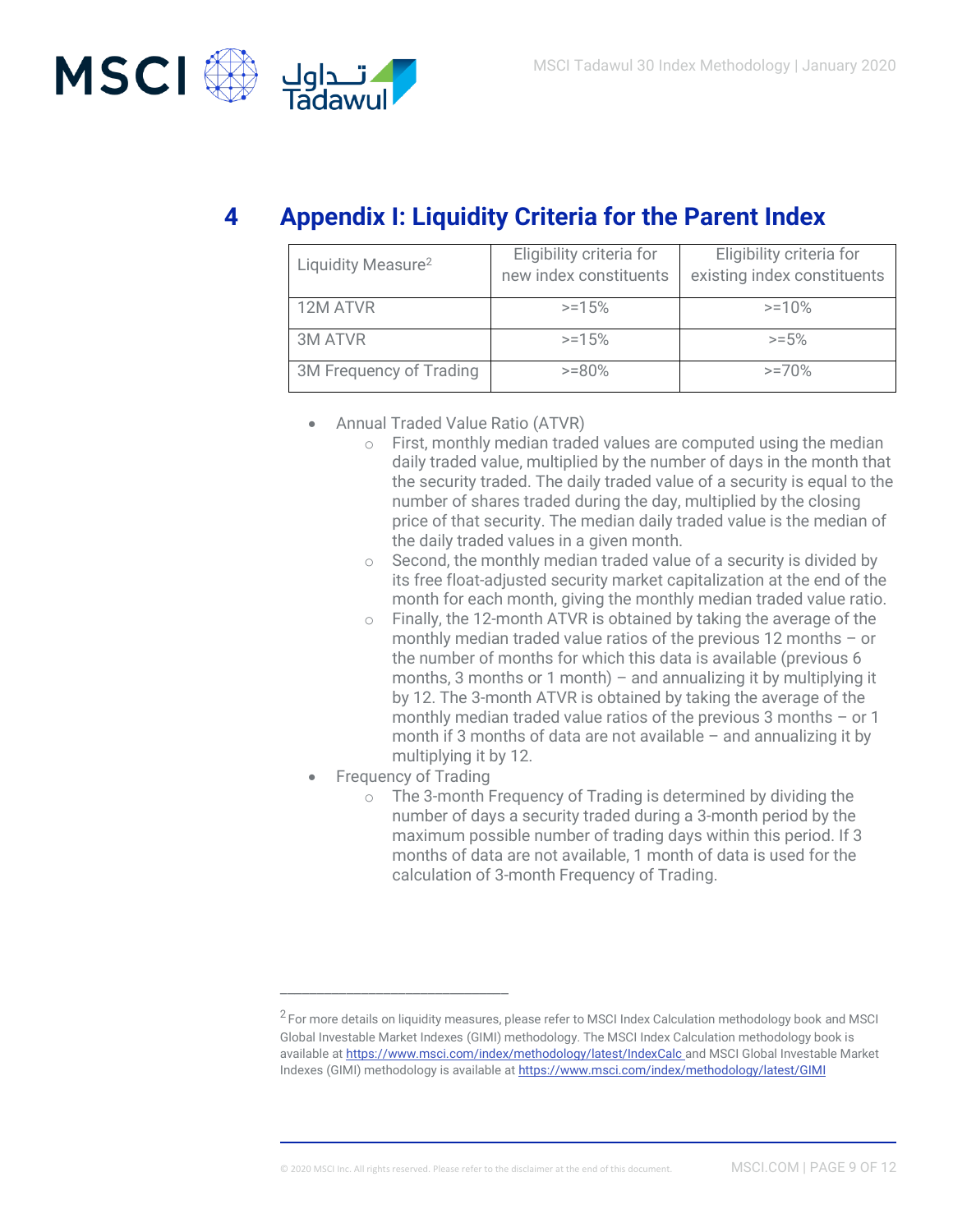

### **The following sections have been modified since December 2018:**

- 1. Introduction
	- Update of the introduction of the MSCI Tadawul 30 Index

### **The following sections have been modified since January 2019:**

- 1. Maintaining the Index
	- Effective January 15, 2020, the MSCI Tadawul 30 Index follows the point of view of an investor following a Sunday through Thursday trading calendar
	- Prior to January 15, 2020, the MSCI Tadawul 30 Index was available in the "Price" return variant only
- 2. Introduction
	- Effective January 15, 2020, the Parent Index for the MSCI Tadawul 30 Index follows the point of view of an investor following a Sunday through Thursday trading calendar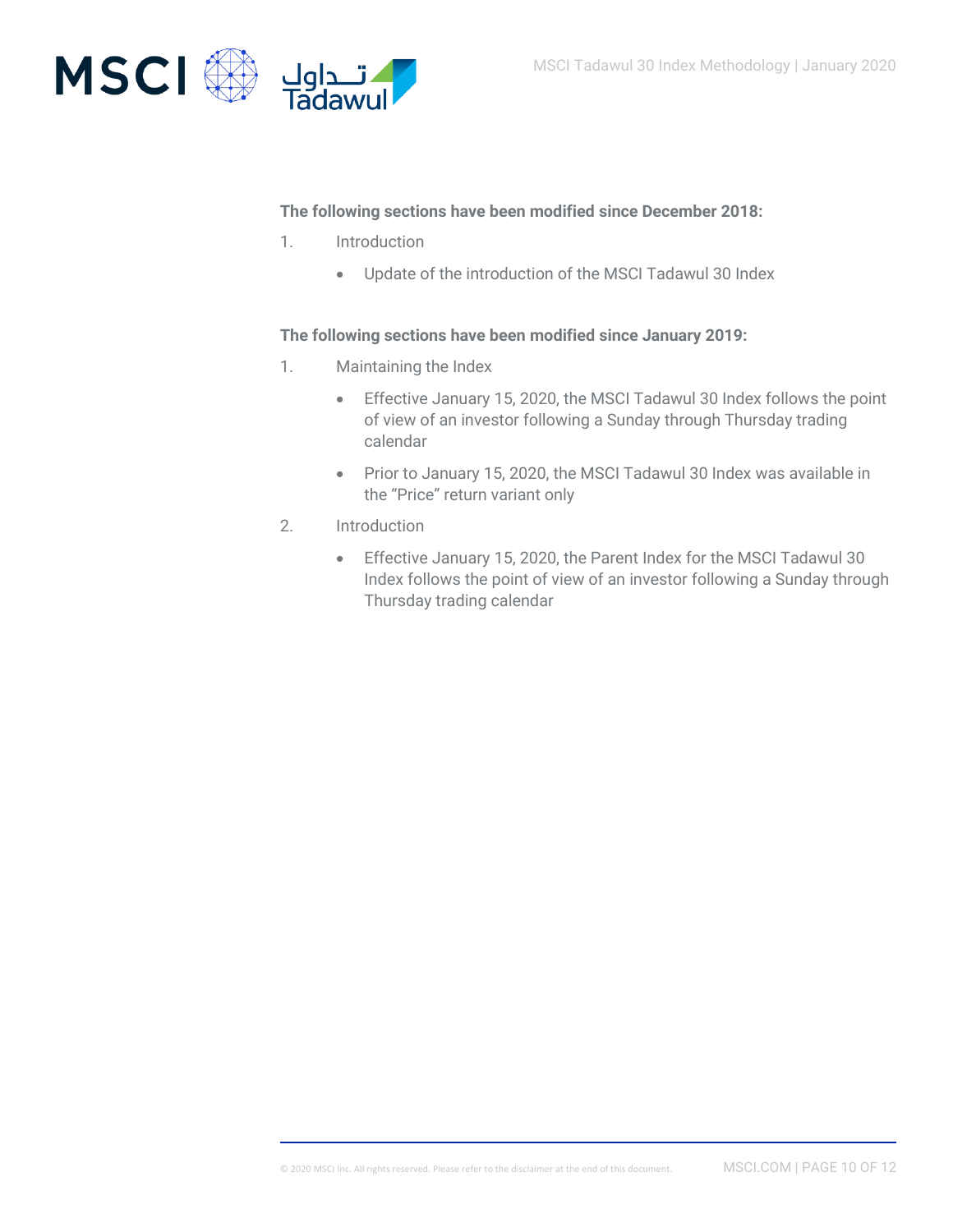

# **Contact us**

### **AMERICAS**

| clientservice@msci.com |  |  |
|------------------------|--|--|
|                        |  |  |

| Americas        | 1888 588 4567 *  |
|-----------------|------------------|
| Atlanta         | + 1 404 551 3212 |
| <b>Boston</b>   | +1 617 532 0920  |
| Chicago         | + 1 312 675 0545 |
| Monterrey       | +52 81 1253 4020 |
| <b>New York</b> | +12128043901     |
| San Francisco   | + 1 415 836 8800 |
| São Paulo       | +55 11 3706 1360 |
| Toronto         | +1 416 628 1007  |

### EUROPE, MIDDLE EAST & AFRICA

| Cape Town | +27216730100     |
|-----------|------------------|
| Frankfurt | +496913385900    |
| Geneva    | +41 22 817 9777  |
| London    | +44 20 7618 2222 |
| Milan     | +39 02 5849 0415 |
| Paris     | 0800 91 59 17 *  |

### **ABOUT MSCI**

MSCI is a leader provider of critical decision support tools and services for the global investment community. With over 45 years of expertise in research, data and technology, we power better investment decisions by enabling clients to understand and analyze key drivers of risk and return and confidently build more effective portfolios. We create industry-leading research-enhanced solutions that clients use to gain insight into and improve transparency across the investment process.

To learn more, please visit [www.msci.com.](https://www.msci.com/)

### ASIA PACIFIC

| China North     | 10800 852 1032 *      |
|-----------------|-----------------------|
| China South     | 10800 152 1032 *      |
| Hong Kong       | +852 2844 9333        |
| Mumbai          | + 91 22 6784 9160     |
| Seoul           | 00798 8521 3392 *     |
| Singapore       | 800 852 3749 *        |
| Sydney          | + 61 2 9033 9333      |
| Taipei          | 008 0112 7513 *       |
| <b>Thailand</b> | 0018 0015 6207 7181 * |
| Tokyo           | + 81 3 5290 1555      |

 $* =$  toll free